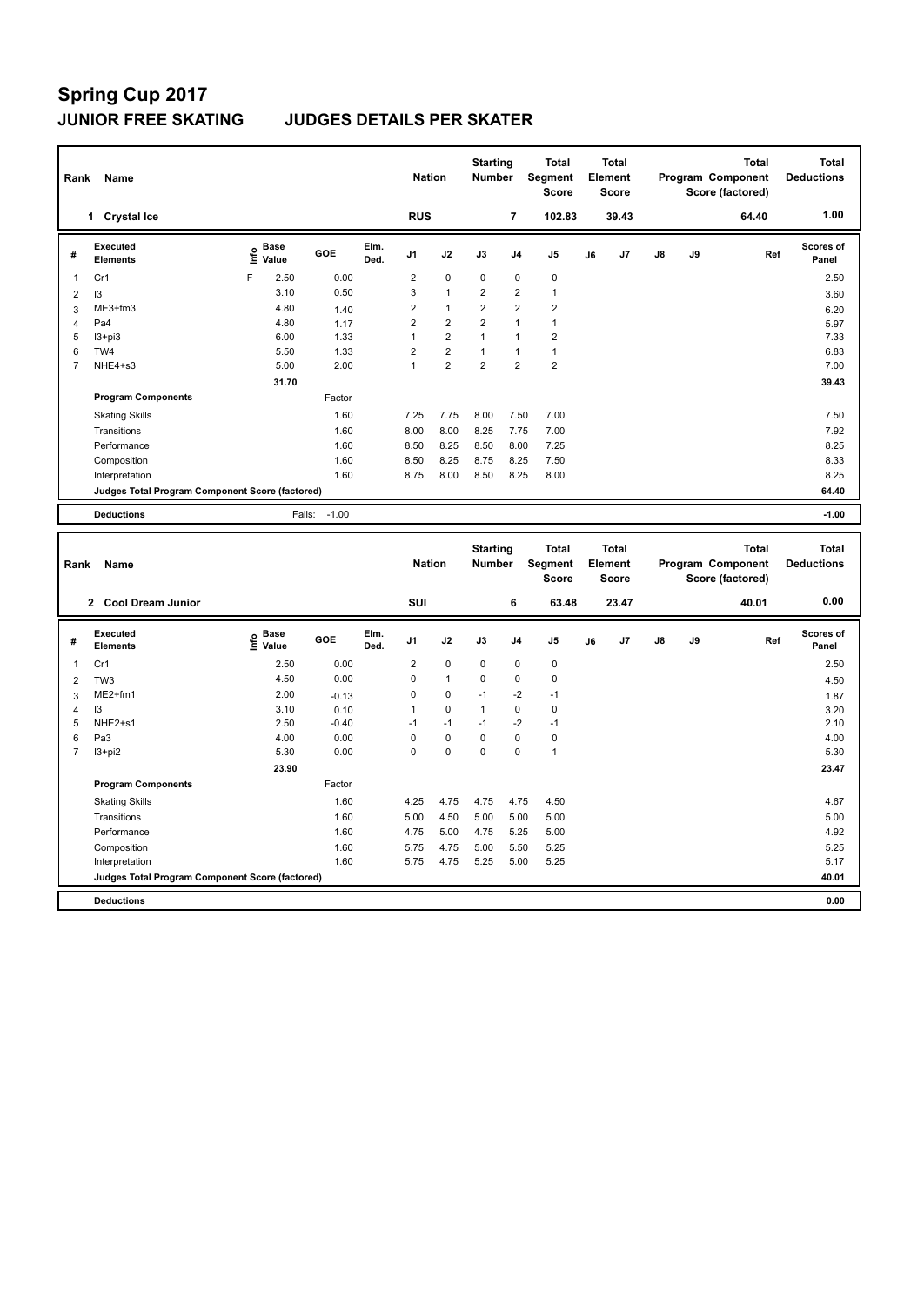| Rank           | Name                                            |      | <b>Nation</b>        |                   | <b>Starting</b><br><b>Number</b> |                | <b>Total</b><br>Segment<br><b>Score</b> |                | <b>Total</b><br>Element<br>Score |              |    | <b>Total</b><br>Program Component<br>Score (factored) | <b>Total</b><br><b>Deductions</b> |    |       |                    |
|----------------|-------------------------------------------------|------|----------------------|-------------------|----------------------------------|----------------|-----------------------------------------|----------------|----------------------------------|--------------|----|-------------------------------------------------------|-----------------------------------|----|-------|--------------------|
|                | <b>Hot Shivers</b><br>3                         |      |                      |                   |                                  | <b>ITA</b>     |                                         |                | 5                                | 61.33        |    | 21.93                                                 |                                   |    | 40.40 | 1.00               |
| #              | Executed<br><b>Elements</b>                     | ١nf٥ | <b>Base</b><br>Value | GOE               | Elm.<br>Ded.                     | J <sub>1</sub> | J2                                      | J3             | J <sub>4</sub>                   | J5           | J6 | J7                                                    | $\mathsf{J}8$                     | J9 | Ref   | Scores of<br>Panel |
| 1              | $12+pi1$                                        |      | 4.10                 | 0.50              |                                  | $\overline{2}$ | $\mathbf{1}$                            | $\overline{1}$ | $\Omega$                         | $\mathbf{1}$ |    |                                                       |                                   |    |       | 4.60               |
| 2              | TW <sub>2</sub>                                 |      | 3.00                 | 0.00              |                                  | $\mathbf 0$    | $\overline{1}$                          | $\Omega$       | $\Omega$                         | 0            |    |                                                       |                                   |    |       | 3.00               |
| 3              | Pa <sub>3</sub>                                 |      | 4.00                 | 0.33              |                                  | $\mathbf{1}$   | $\mathbf{1}$                            | $\mathbf{1}$   | $\Omega$                         | $\mathbf 0$  |    |                                                       |                                   |    |       | 4.33               |
|                | $ME2+fm1$                                       |      | 2.00                 | 0.00              |                                  | 0              | $\mathbf 0$                             | $-1$           | 0                                | 0            |    |                                                       |                                   |    |       | 2.00               |
| 5              | 13                                              |      | 3.10                 | 0.10              |                                  | $\overline{2}$ | $\mathbf{1}$                            | $\Omega$       | $\Omega$                         | 0            |    |                                                       |                                   |    |       | 3.20               |
| 6              | NHE2+s1                                         | F    | 2.50                 | $-0.67$           |                                  | $-2$           | $-1$                                    | $-2$           | $-1$                             | $-2$         |    |                                                       |                                   |    |       | 1.83               |
| $\overline{7}$ | Co1                                             |      | 2.50                 | 0.47              |                                  | $\mathbf{1}$   | $\mathbf{1}$                            | $\Omega$       | 1                                | $\pmb{0}$    |    |                                                       |                                   |    |       | 2.97               |
|                |                                                 |      | 21.20                |                   |                                  |                |                                         |                |                                  |              |    |                                                       |                                   |    |       | 21.93              |
|                | <b>Program Components</b>                       |      |                      | Factor            |                                  |                |                                         |                |                                  |              |    |                                                       |                                   |    |       |                    |
|                | <b>Skating Skills</b>                           |      |                      | 1.60              |                                  | 4.75           | 5.50                                    | 4.50           | 4.75                             | 4.75         |    |                                                       |                                   |    |       | 4.75               |
|                | Transitions                                     |      |                      | 1.60              |                                  | 5.00           | 5.25                                    | 4.75           | 5.00                             | 4.75         |    |                                                       |                                   |    |       | 4.92               |
|                | Performance                                     |      |                      | 1.60              |                                  | 5.00           | 5.50                                    | 4.50           | 5.00                             | 5.25         |    |                                                       |                                   |    |       | 5.08               |
|                | Composition                                     |      |                      | 1.60              |                                  | 5.50           | 5.50                                    | 4.75           | 5.25                             | 5.50         |    |                                                       |                                   |    |       | 5.42               |
|                | Interpretation                                  |      |                      | 1.60              |                                  | 5.25           | 5.25                                    | 5.00           | 5.00                             | 5.00         |    |                                                       |                                   |    |       | 5.08               |
|                | Judges Total Program Component Score (factored) |      |                      |                   |                                  |                |                                         |                |                                  |              |    |                                                       |                                   |    |       | 40.40              |
|                | <b>Deductions</b>                               |      |                      | $-1.00$<br>Falls: |                                  |                |                                         |                |                                  |              |    |                                                       |                                   |    |       | $-1.00$            |

| Rank           | Name                                            |      |                      |         |              | <b>Nation</b>  |              | <b>Starting</b><br><b>Number</b> |                | <b>Total</b><br>Segment<br><b>Score</b> |    | <b>Total</b><br>Element<br><b>Score</b> |               |    | <b>Total</b><br>Program Component<br>Score (factored) | <b>Total</b><br><b>Deductions</b> |
|----------------|-------------------------------------------------|------|----------------------|---------|--------------|----------------|--------------|----------------------------------|----------------|-----------------------------------------|----|-----------------------------------------|---------------|----|-------------------------------------------------------|-----------------------------------|
|                | 4 Ice on Fire                                   |      |                      |         |              | <b>ITA</b>     |              |                                  | 8              | 52.44                                   |    | 19.37                                   |               |    | 37.07                                                 | 4.00                              |
| #              | Executed<br><b>Elements</b>                     | ١nf٥ | <b>Base</b><br>Value | GOE     | Elm.<br>Ded. | J <sub>1</sub> | J2           | J3                               | J <sub>4</sub> | J <sub>5</sub>                          | J6 | J7                                      | $\mathsf{J}8$ | J9 | Ref                                                   | <b>Scores of</b><br>Panel         |
| 1              | NHE2+s1                                         | F    | 2.50                 | $-1.20$ |              | $-2$           | $-3$         | $-3$                             | $-3$           | $-3$                                    |    |                                         |               |    |                                                       | 1.30                              |
| $\overline{2}$ | $ME2+fm1$                                       |      | 2.00                 | $-0.20$ |              | $-1$           | $\mathbf 0$  | $-1$                             | $-1$           | $-1$                                    |    |                                         |               |    |                                                       | 1.80                              |
| 3              | $13 + pi2$                                      |      | 5.30                 | $-0.47$ |              | $-1$           | $\mathbf{1}$ | $-2$                             | 0              | $-1$                                    |    |                                         |               |    |                                                       | 4.83                              |
| 4              | Pa3                                             | F    | 4.00                 | $-0.83$ |              | $-1$           | $-2$         | $-3$                             | $-1$           | $-2$                                    |    |                                         |               |    |                                                       | 3.17                              |
| 5              | 13                                              |      | 3.10                 | 0.00    |              |                | $\mathbf 0$  | $\Omega$                         | $\mathbf 0$    | $-1$                                    |    |                                         |               |    |                                                       | 3.10                              |
| 6              | TW <sub>2</sub>                                 |      | 3.00                 | $-0.33$ |              | 0              | $\mathbf 0$  | $-1$                             | $-1$           | $-1$                                    |    |                                         |               |    |                                                       | 2.67                              |
| $\overline{7}$ | Cr1                                             |      | 2.50                 | 0.00    |              | 0              | $\mathbf 0$  | $\overline{1}$                   | $\mathbf 0$    | 0                                       |    |                                         |               |    |                                                       | 2.50                              |
|                |                                                 |      | 22.40                |         |              |                |              |                                  |                |                                         |    |                                         |               |    |                                                       | 19.37                             |
|                | <b>Program Components</b>                       |      |                      | Factor  |              |                |              |                                  |                |                                         |    |                                         |               |    |                                                       |                                   |
|                | <b>Skating Skills</b>                           |      |                      | 1.60    |              | 4.50           | 4.50         | 4.50                             | 4.50           | 4.75                                    |    |                                         |               |    |                                                       | 4.50                              |
|                | Transitions                                     |      |                      | 1.60    |              | 4.25           | 4.25         | 4.50                             | 5.00           | 4.75                                    |    |                                         |               |    |                                                       | 4.50                              |
|                | Performance                                     |      |                      | 1.60    |              | 4.50           | 4.25         | 4.25                             | 4.75           | 5.00                                    |    |                                         |               |    |                                                       | 4.50                              |
|                | Composition                                     |      |                      | 1.60    |              | 5.00           | 4.50         | 5.00                             | 5.00           | 5.00                                    |    |                                         |               |    |                                                       | 5.00                              |
|                | Interpretation                                  |      |                      | 1.60    |              | 5.00           | 4.25         | 4.50                             | 4.75           | 4.75                                    |    |                                         |               |    |                                                       | 4.67                              |
|                | Judges Total Program Component Score (factored) |      |                      |         |              |                |              |                                  |                |                                         |    |                                         |               |    |                                                       | 37.07                             |
|                | <b>Deductions</b>                               |      | Falls:               | $-4.00$ |              |                |              |                                  |                |                                         |    |                                         |               |    |                                                       | $-4.00$                           |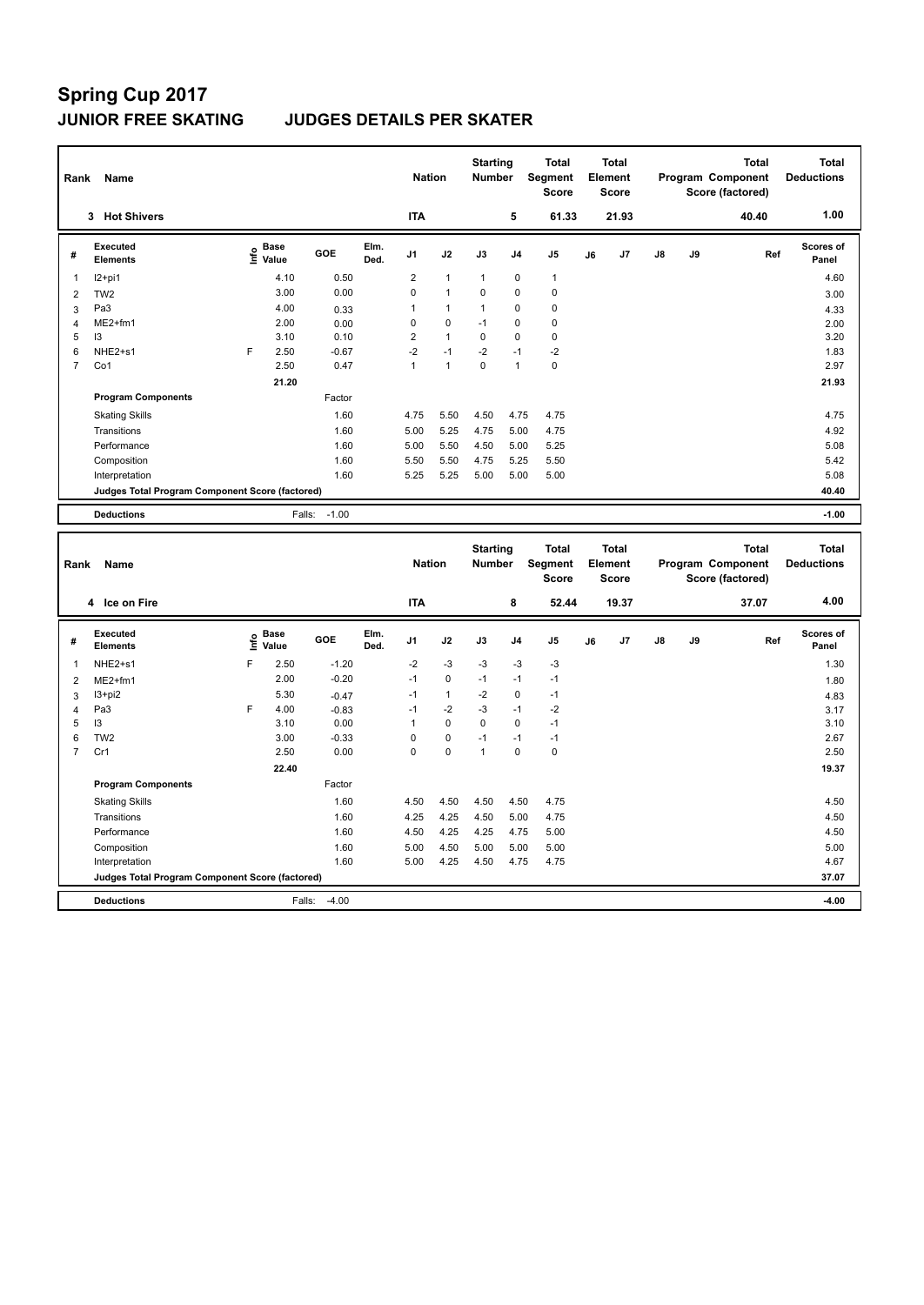| Rank           | Name                                            |   |                      |         |              | <b>Nation</b>  |             | <b>Starting</b><br><b>Number</b> |                | <b>Total</b><br>Segment<br><b>Score</b> |    | Total<br>Element<br>Score |               |    | <b>Total</b><br>Program Component<br>Score (factored) | Total<br><b>Deductions</b> |
|----------------|-------------------------------------------------|---|----------------------|---------|--------------|----------------|-------------|----------------------------------|----------------|-----------------------------------------|----|---------------------------|---------------|----|-------------------------------------------------------|----------------------------|
|                | <b>Iceskateers Elite</b><br>5                   |   |                      |         |              | <b>AUS</b>     |             |                                  | $\mathbf{2}$   | 50.13                                   |    | 20.13                     |               |    | 32.00                                                 | 2.00                       |
| #              | Executed<br><b>Elements</b>                     | e | <b>Base</b><br>Value | GOE     | Elm.<br>Ded. | J <sub>1</sub> | J2          | J3                               | J <sub>4</sub> | J <sub>5</sub>                          | J6 | J <sub>7</sub>            | $\mathsf{J}8$ | J9 | Ref                                                   | Scores of<br>Panel         |
| 1              | TW <sub>2</sub>                                 |   | 3.00                 | 0.17    |              | 1              | $\mathbf 0$ | $-1$                             | $\mathbf 0$    | 1                                       |    |                           |               |    |                                                       | 3.17                       |
| $\overline{2}$ | NHE2+s1                                         |   | 2.50                 | 0.00    |              | 0              | $\mathbf 0$ | $-1$                             | $\mathbf 0$    | $\mathbf 0$                             |    |                           |               |    |                                                       | 2.50                       |
| 3              | Pa <sub>3</sub>                                 |   | 4.00                 | $-0.17$ |              | 0              | $-1$        | $-2$                             | $\Omega$       | $\mathbf 0$                             |    |                           |               |    |                                                       | 3.83                       |
| 4              | 13                                              |   | 3.10                 | $-0.10$ |              | 1              | $\mathbf 0$ | $-1$                             | $-1$           | $\mathbf 0$                             |    |                           |               |    |                                                       | 3.00                       |
| 5              | ME2+fm1                                         |   | 2.00                 | 0.00    |              |                | $\mathbf 0$ | $-1$                             | 0              | 0                                       |    |                           |               |    |                                                       | 2.00                       |
| 6              | I3+piB                                          |   | 4.10                 | $-0.67$ |              | $-1$           | $-2$        | $-1$                             | $-1$           | $-2$                                    |    |                           |               |    |                                                       | 3.43                       |
| $\overline{7}$ | Cr1                                             | F | 2.50                 | $-0.30$ |              | $-1$           | $-1$        | $-3$                             | $-1$           | $-1$                                    |    |                           |               |    |                                                       | 2.20                       |
|                |                                                 |   | 21.20                |         |              |                |             |                                  |                |                                         |    |                           |               |    |                                                       | 20.13                      |
|                | <b>Program Components</b>                       |   |                      | Factor  |              |                |             |                                  |                |                                         |    |                           |               |    |                                                       |                            |
|                | <b>Skating Skills</b>                           |   |                      | 1.60    |              | 3.75           | 3.75        | 3.50                             | 4.00           | 4.25                                    |    |                           |               |    |                                                       | 3.83                       |
|                | Transitions                                     |   |                      | 1.60    |              | 4.00           | 3.75        | 4.00                             | 4.25           | 3.75                                    |    |                           |               |    |                                                       | 3.92                       |
|                | Performance                                     |   |                      | 1.60    |              | 4.50           | 4.50        | 3.00                             | 3.75           | 4.00                                    |    |                           |               |    |                                                       | 4.08                       |
|                | Composition                                     |   |                      | 1.60    |              | 5.00           | 4.50        | 4.00                             | 4.00           | 4.00                                    |    |                           |               |    |                                                       | 4.17                       |
|                | Interpretation                                  |   |                      | 1.60    |              | 4.50           | 4.25        | 3.25                             | 4.00           | 3.75                                    |    |                           |               |    |                                                       | 4.00                       |
|                | Judges Total Program Component Score (factored) |   |                      |         |              |                |             |                                  |                |                                         |    |                           |               |    |                                                       | 32.00                      |
|                | <b>Deductions</b>                               |   | Falls:               | $-2.00$ |              |                |             |                                  |                |                                         |    |                           |               |    |                                                       | $-2.00$                    |

| Rank           | Name                                            |    |                      |         |              | <b>Nation</b>  |             | <b>Starting</b><br><b>Number</b> |                | <b>Total</b><br>Segment<br><b>Score</b> |    | <b>Total</b><br>Element<br>Score |               |    | <b>Total</b><br>Program Component<br>Score (factored) | <b>Total</b><br><b>Deductions</b> |
|----------------|-------------------------------------------------|----|----------------------|---------|--------------|----------------|-------------|----------------------------------|----------------|-----------------------------------------|----|----------------------------------|---------------|----|-------------------------------------------------------|-----------------------------------|
|                | 6 Ladybirds                                     |    |                      |         |              | <b>ITA</b>     |             |                                  | 1              | 44.27                                   |    | 16.20                            |               |    | 29.07                                                 | 1.00                              |
| #              | Executed<br><b>Elements</b>                     | ۴ů | <b>Base</b><br>Value | GOE     | Elm.<br>Ded. | J <sub>1</sub> | J2          | J3                               | J <sub>4</sub> | J <sub>5</sub>                          | J6 | J7                               | $\mathsf{J}8$ | J9 | Ref                                                   | <b>Scores of</b><br>Panel         |
| 1              | TW <sub>2</sub>                                 |    | 3.00                 | 0.00    |              | 0              | $\mathbf 0$ | $-1$                             | $\mathbf 0$    | $\mathbf 0$                             |    |                                  |               |    |                                                       | 3.00                              |
| 2              | 13                                              | F  | 3.10                 | $-0.40$ |              | $-1$           | $-2$        | $-2$                             | $-1$           | $-1$                                    |    |                                  |               |    |                                                       | 2.70                              |
| 3              | MEB+fmB                                         |    | 0.60                 | $-0.10$ |              | $-1$           | $-1$        | $-1$                             | $-1$           | $-2$                                    |    |                                  |               |    |                                                       | 0.50                              |
| $\overline{4}$ | NHE2+sB                                         |    | 2.00                 | $-0.60$ |              | $-2$           | $-1$        | $-2$                             | $-2$           | $-2$                                    |    |                                  |               |    |                                                       | 1.40                              |
| 5              | Pa1                                             |    | 2.00                 | $-0.07$ |              | 0              | $-1$        | $-1$                             | $\Omega$       | $\mathbf 0$                             |    |                                  |               |    |                                                       | 1.93                              |
| 6              | I2+pi2                                          |    | 4.70                 | $-0.33$ |              | $-1$           | $\mathbf 0$ | $-2$                             | $-1$           | 0                                       |    |                                  |               |    |                                                       | 4.37                              |
| $\overline{7}$ | Cr1                                             |    | 2.50                 | $-0.20$ |              | $-1$           | 0           | $-2$                             | $\mathbf 0$    | $-1$                                    |    |                                  |               |    |                                                       | 2.30                              |
|                |                                                 |    | 17.90                |         |              |                |             |                                  |                |                                         |    |                                  |               |    |                                                       | 16.20                             |
|                | <b>Program Components</b>                       |    |                      | Factor  |              |                |             |                                  |                |                                         |    |                                  |               |    |                                                       |                                   |
|                | <b>Skating Skills</b>                           |    |                      | 1.60    |              | 3.50           | 4.25        | 3.50                             | 3.75           | 3.75                                    |    |                                  |               |    |                                                       | 3.67                              |
|                | Transitions                                     |    |                      | 1.60    |              | 3.50           | 3.75        | 3.00                             | 3.50           | 3.25                                    |    |                                  |               |    |                                                       | 3.42                              |
|                | Performance                                     |    |                      | 1.60    |              | 3.25           | 4.00        | 3.25                             | 3.75           | 3.75                                    |    |                                  |               |    |                                                       | 3.58                              |
|                | Composition                                     |    |                      | 1.60    |              | 4.00           | 4.25        | 3.00                             | 4.00           | 4.00                                    |    |                                  |               |    |                                                       | 4.00                              |
|                | Interpretation                                  |    |                      | 1.60    |              | 2.75           | 3.75        | 3.00                             | 3.75           | 4.00                                    |    |                                  |               |    |                                                       | 3.50                              |
|                | Judges Total Program Component Score (factored) |    |                      |         |              |                |             |                                  |                |                                         |    |                                  |               |    |                                                       | 29.07                             |
|                | <b>Deductions</b>                               |    | Falls:               | $-1.00$ |              |                |             |                                  |                |                                         |    |                                  |               |    |                                                       | $-1.00$                           |